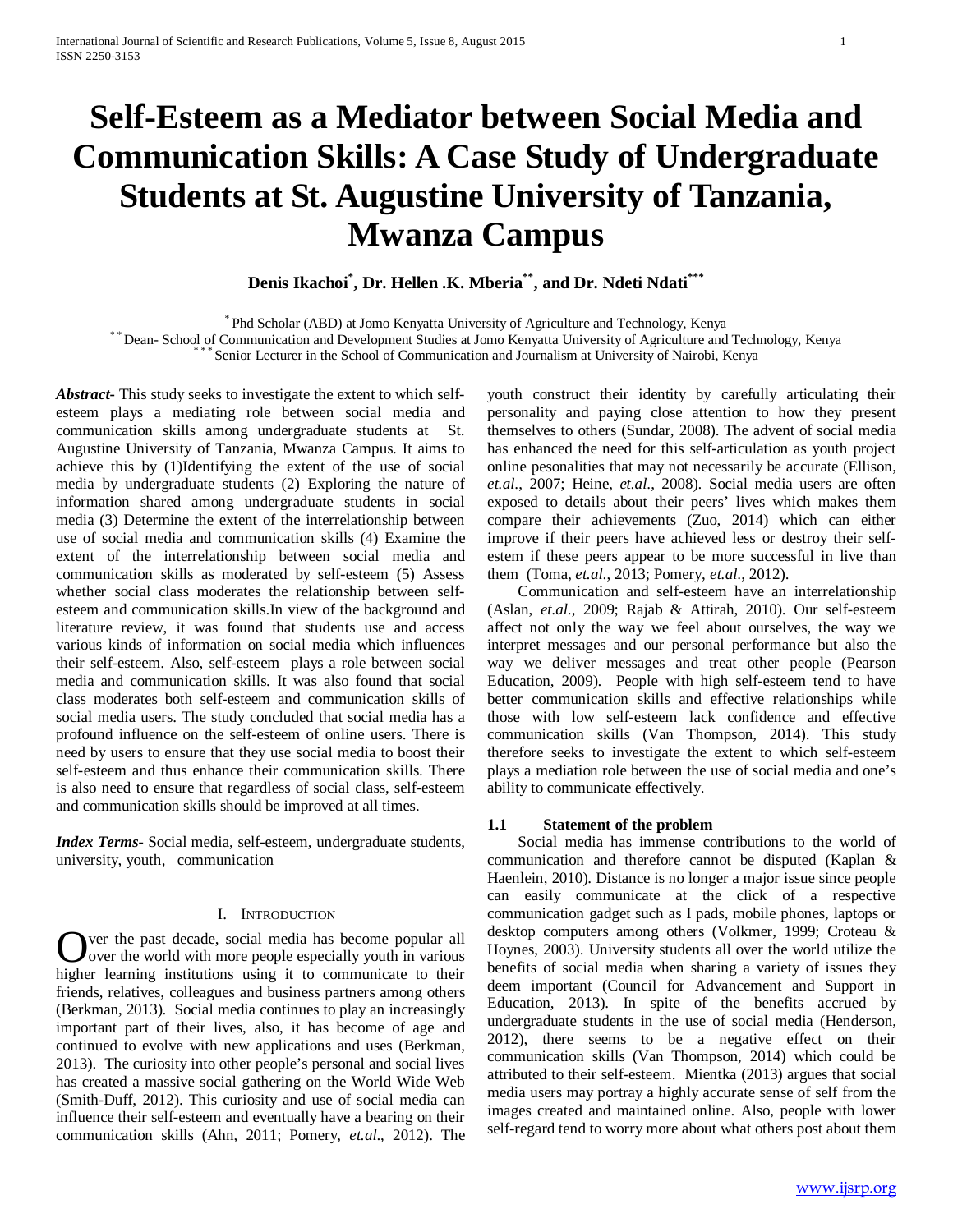on social networks, whereas those with higher self-esteem tend to spend more time building their personal brand, adding increasingly more information about their likes, dislikes, opinions, and perceptions and in effect, those people exhibit a greater sense of personal agency (Mientka, 2013). Conversely, those with more neurotic tendencies spend more time monitoring their Facebook wall, deleting unwanted posts from others (Mientka, 2013). According to Soltero and Kierce (2012), all forms of social media to some extent measure the levels of popularity, reach or 'effect' that each of their interactions has with their online community such as likes, comments and shares. Soltero and Kierce (2012) also point out that self esteem of individuals suffers when they compare their own achievements to those of their online colleagues who seem to be more successful in various spheres of life. A student with low self-esteem experiences intense emotional effects since they have less confidence or control over their lives and may be easily influenced by others (Southern Connecticut State University, 2013). Many times, others can identify someone with low selfesteem and take advantage of them by coercing them into doing things they wouldn't normally do (Southern Connecticut State University, 2013).

 Low self-esteem can affect a student's relationships with significant others since they do not like themselves and as a result, it is difficult to truly like others and share themselves with other people (Southern Connecticut State University, 2013). Academic success can also be adversely affected because students with low self-esteem may lack the motivation and confidence to succeed in their studies and may even prevent them from completing projects and engage in self-sabotage so that they purposely fail (Southern Connecticut State University, 2013). In addition, they may end up engaging in drug addiction and other related behaviors and even take out their frustrations on others (Southern Connecticut State University, 2013). On the other hand, undergraduate students whose self-esteem has been adversely affected as a result of using social media lack effective communication skills which can also negatively affect their interpersonal relationships (Baldwin, *et. al*., 2004). This is because they cannot handle criticisms objectively because they perceive themselves as inferior to those they interact with in social media and who post information and images about their achievements (Baldwin, *et.al*., 2004).

 In addition, low self-esteem undermines a person's ability to communicate confidently and effectively in different contexts and if it is a student, academic performance will be negatively affected (Baldwin, *et.al*, 2004). This is mainly because academic success not only relies on proper interpretation and articulation of issues but also in the ability to apply the same knowledge into various spheres of life (Baldwin, *et.al*., 2004). Having a low selfesteem negatively influences a students' courage to express ideas since they believe they are not worthy, which in turn makes them send a contradicting message (Baldwin, *et.al*., 2004). In addition, they lack the assertiveness to express themselves adequately (Baldwin, *et.al*, 2004).

 In the foregoing scenario, self-esteem seems to be influencing communication skills of social media users. However, to what extent does it play a mediation role between use of social media and one's ability to communicate effectively? How does it play the mediation role? These and many other questions prompted the researcher to delve into this study with specific reference to undergraduate students at St. Augustine University of Tanzania, Mwanza Campus.

# **1.2 Objectives**

The study had five objectives;

- (i) To identify the extent of use of social media by undergraduate students.
- (ii) To explore the nature of information shared by undergraduate students in social media.
- (iii) To determine the extent of inter-relationship between social media and communication skills.
- (iv) To examine the extent of inter-relationship between social media and communication skills as moderated by self-esteem.
- (v) To assess whether social class moderates the relationship between self-esteem and communication skills.

# II. THEORETICAL BACKGROUND (LITERATURE REVIEW)

# **1.1 Extent of use of social media**

 Social media sites provide various literacies (Richardson, *et.al*., 2007). First, social media provides users with *technological literacy* where users develop simple skills (Fuentz, 2013). All social networks rely on advanced Information and Communication Technologies (ICTs) that work to build and support technological literacy for people which in turn helps learners to link in an economy and become valuable contributors (Fuentz, 2013). Secondly, social media provide *critical content literacy* which is the ability to effectively use search engines and understand how they "order" information, who or what organizations created or sponsored the information and where the information comes from and its credibility and/or nature (Richardson *et.al*, 2007). Third is the *Communicative and social networking literacy* which involves an understanding of the many different spaces of communication on the web namely the formal and informal rules that govern or guide what is appropriate behavior, level of privacy (and therefore level of safe selfdisclosure for each) and how to deal with unwanted or inappropriate communication through them (Richardson *et.al*, 2007). Fourth, *creative content and visual literacy,* which is in addition to the skills to create and upload image and video content which includes an understanding of how online visual content is edited and "constructed," what kind of content is appropriate and how copyright applies to their activities (Richardson, *et.al*., 2007). Lastly, in terms of literacy is *Mobile media literacy* which involves familiarity with the skills and forms of communication specific to mobile phones (for instance, text messaging), mobile web literacy, and an understanding of mobile phone etiquettes (Richardson, *et.al.,* 2007).

 Social media provide education as shown in much interest in schools, universities and other higher learning institutions in the potential of social media to leverage or complement formal educational activities and enhance learning outcomes (Notley &Tacchi, 2005). Although e-learning frameworks are now integrated into most educational settings, the use of social media is less comprehensively utilized (Notley & Tacchi, 2005).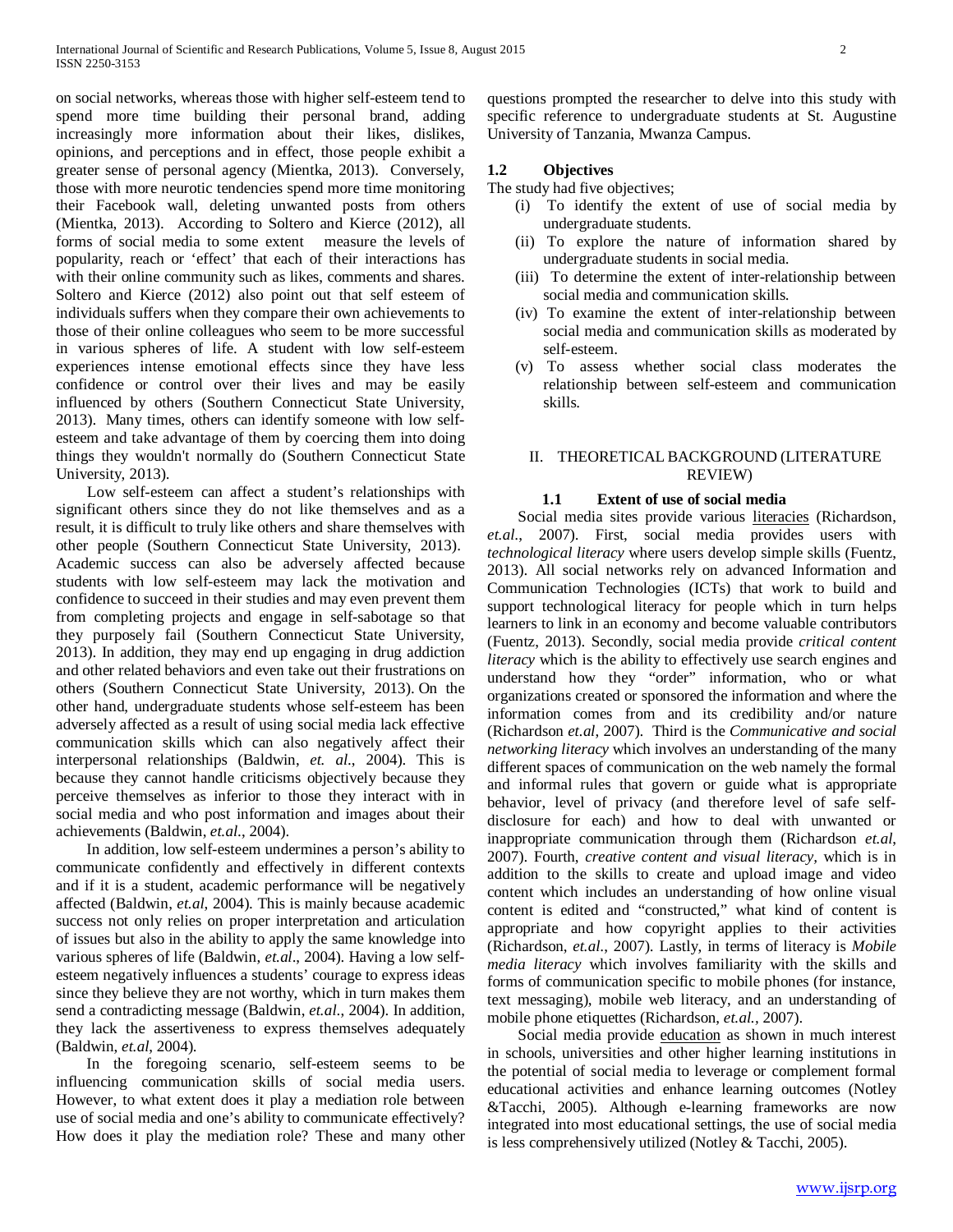Social media allow *creativity* (Collin, *et.al*, 2010). Rapid uptake of digital technologies has opened up unprecedented possibilities for amateur users to create and distribute content (Burgess *et.al*., 2006) such that media users have become producers (Bruns, 2008). User-generated content describes both the generation of original creative content and remixed content that creatively reworks or repurposes existing content (Collin *et.al*., 2010).

 Social media are increasingly important for the expression of identity (Boyd & Ellison, 2007). This articulation is not merely narcissistic, but supports critical peer-based sociality (Boyd & Ellison, 2007). Because social media are essentially flexible and designed to promote individual customization young people use social media to experiment as well as find legitimacy for their political, ethnic, cultural or sexual identity (Valtysson, 2010).

 Young peoples' use of social media is important for strengthening interpersonal relationships, especially when online and offline worlds converge (Collin *et.al*., 2010). Having positive interpersonal relationships is an important predictor of well being (Hartup & Stevens, 1999) and can buffer individuals from many of the key stressors that characterize the transition from childhood to adulthood (Hartup, 2000).

Social media constitute new spaces for civic engagement and political participation including information sharing and bringing together new networks for action utilizing email, usergenerated content and other networking practices (Vromen, 2007). For young people who do not consider their participation in civic or issue-based activities as "political" in the traditional or institutional sense, SNS are considered more important than "civic sites" (Collin *et. al*., 2010).

 Social media functionality has a key role to play in strengthening social connectedness, self -efficacy, general knowledge and/or life skills and is critical for the promotion of young peoples' overall mental health and wellbeing (Burns & Morey, 2009). The personalization of social media profiles is not only important to young peoples' relationship with others but is positively associated with the individual's sense of self -efficacy or personal agency (Notley & Tachhi, 2005).

# **1.1.1 Use of social media in Tanzania**

 Tanzania has seen an increase in online publishing (Nalwoga, n.d). Currently, politics in Tanzania dominates social networks and as such, new platforms have allowed people to divert their attention to online networking where people comment and express their views on an appropriate method of shaping the country's system of administration, as well as criticizing it (Joseph, 2012). However, there is limited freedom of expression and association with the Tanzanian Government being accused of blocking websites and blogs it perceives as a threat (Nalwoga, n.d). One such website is *JamiiForums.com*, which has become a target for the Tanzanian Government (Jamii Forums, 2011). The website publishes and discusses topics ranging from politics and economics to social issues in Tanzania and beyond and on average, over 20,000 people visit the forums daily and spend at least seventeen minutes browsing at least eleven pages per person (Jamii Forums, 2011).

 However, on a number of occasions, the forum has come under attack by the government over allegations that it was working to "undermine" the ruling party and the government (Jamii Forums, 2011). In April 2011, the forum's hosts reacted with a press release reassuring their members that the government's allegations were intended to threaten and deter the online community from exercising their freedom of speech and association (Jamii Forums, 2011). The forum's hosts have also, on a number of occasions, been interrogated by the authorities over content that irked the government (Jamii Forums, 2011).

 In a recent BBC article, it was reported that the Tanzanian Government is cloning the *Jamii Forums* website in an attempt to control content produced on that website (Allen, 2011). Although the government has not come out and admitted this new allegation, it was believed that it was attempting to institute a mechanism through which content on social media sites can be controlled or even censored, as seen in China (Allen, 2011).

# **1.1.2 Use of social media by undergraduate students**

 Unlike Tanzanian universities, Kenyan universities continue to lead the way in the use of social media and Information and Communication Technologies (ICTs). In a recent survey by research firm CPS International, Kenyan universities lead other East African countries in the use of and accessibility to ICT in education, followed by Uganda, Tanzania, Rwanda and lastly Burundi (Ng'anga, 2012). The survey also showed that Kenya invested more heavily in ICT than other East African countries of which Tanzania is included while Burundi invested the least (Ng'anga, 2012). However, according to various scholars (Mahai, 2012; Shembilu, 2013), there is very scanty research that has been published on issues to do with ICT and social media use among undergraduate students in Tanzanian universities.

 The extensive distribution and growth of SNSs, has drawn the attention of researchers, leading to a wide range of studies focusing on uses and social implications of SNSs (Karim, *et.al*., 2014). Most students in universities are motivated to use Facebook so as to learn about their classmates and keep in touch with them and to help them pass time and be entertained (Acquisti & Gross, 2006). Students in universities use social media such as Facebook in order to facilitate social relationships with their friends rather than parents and strangers (Pempek, *et.al*., 2009).

 A number of studies (Sheldon, 2008; Pempek *et al*., 2009; Reich, *et al*., 2012; Tosun, 2012) reported that nurturing or maintaining existing relationships has been the most mentioned motivation for using Facebook, also, seeking new relationships has been a frequently mentioned objective for using Facebook. Other motives that have sometimes been reported include enhancing one's reputation (being cool), avoiding loneliness, keeping tabs on other people, (seeing who has joined on Facebook or what they are doing), and entertainment (Joinson, 2008; Sheldon, 2008; Tosun, 2012). In most universities in East Africa, students own mobile phones and are completely engrossed in the social media craze as they peruse through various social networks (Mugera, 2013).

# **2.2 Nature of information shared on social media**

 Developmental psychologists have long identified the early 20s as a crucial time for learning and applying problem solving skills (Commons, *et al.*, 1989). Ideally, the college experience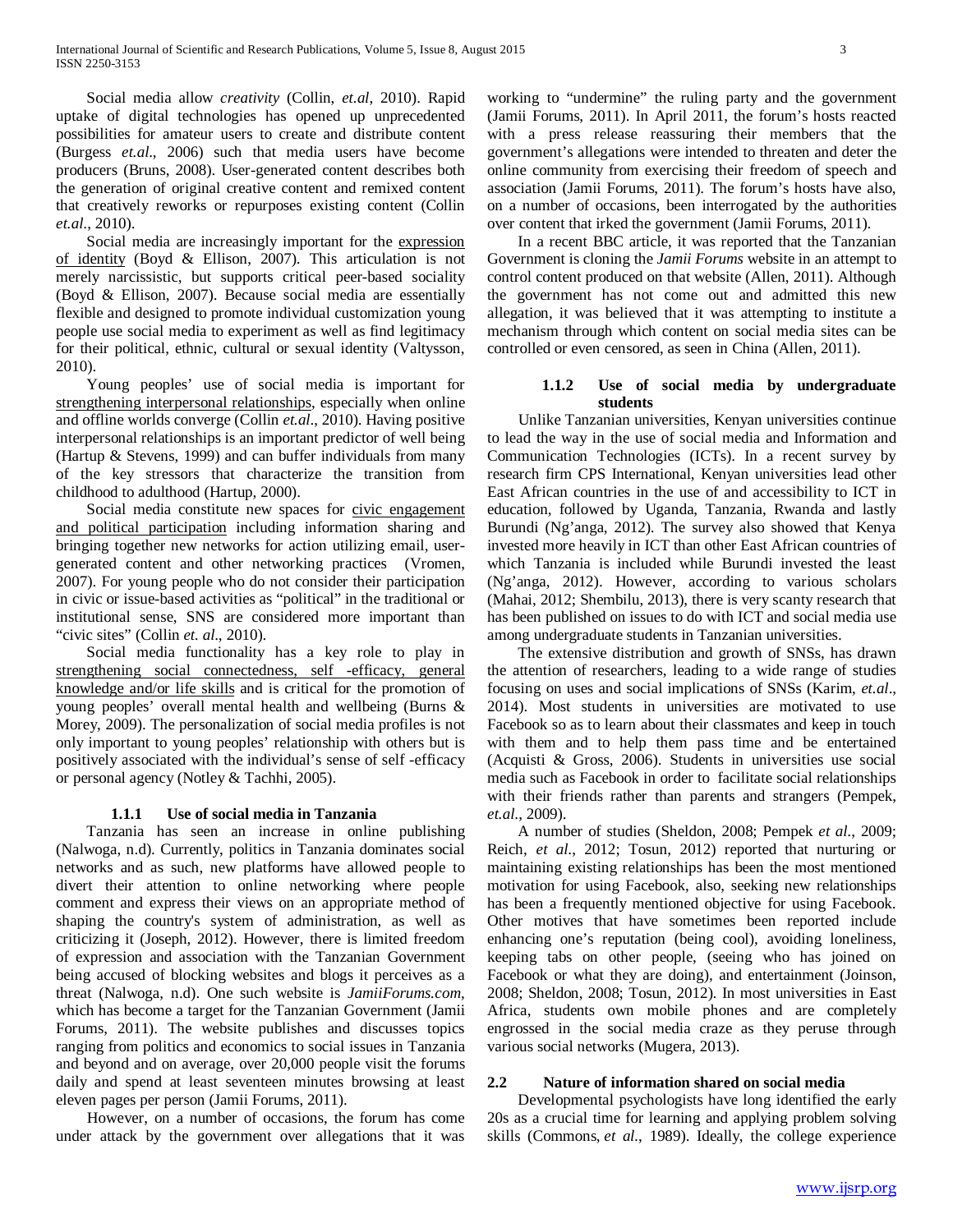rapidly advances students' cognitive development and they are often asked about differences in viewpoint, what aspects of a topic may remain unexplored, and how a piece of knowledge or an issue may serve as a call for individual action later in life (Head & Eisenberg, 2011). At the same time, students must perform information–seeking tasks for school, work, and their personal, daily lives, often for the first time (Head & Eiselberg, 2011). As a result, information–seeking activities may be equally or more complex for students than those undertaken by full– fledged adults who have already adjusted to life at large (Rieh and Hilligoss, 2008).

 A parade of new digital technologies has been a constant feature in most of their lives. For this generation, information– seeking strategies are being formed, practiced, and taught (Head & Eiselberg, 2008). These methods are put to the test in the vast information landscape of their college years (Head & Eiselberg, 2008). Undergraduates struggle with finding different kinds of contexts (namely big picture, language, situational, and information gathering) when conducting course–related research, and to a lesser extent, everyday life research (Head & Eisenberg, 2009; 2008).

 More recently, a 2010 study reports how different generations use the Internet, including millennials or those born between 1977 and 1992 (Zickuhr, 2010). All in all, the study found millennials (676) respondents frequently engage in a variety of information–seeking activities using the Internet (Zickur, 2010). They rely on search engines to do so with a majority of them searching for health, news, purchasing, and trip planning information (Zickur, 2010).

 In particular, the data have measured college students and their increased use of the Internet for social communication (Head & Eiselberg, 2011). A large body of scholarly studies has also delved into college students and their use of social network sites, specifically to acquire online social capital (Boyd & Ellison, 2007; Ellison, *et al.*, 2007; Valenzuela, *et al.*, 2009). The impact of social media has extended to the health care domain, as consumers seeking health information online have begun to share their experiences and knowledge (Wicks *et. al*., 2010).

 Social media users follow their colleague's personal health experiences or updates, to remember or memorialize other people who suffered from a particular health condition and died, get health information, raise money for or draw attention to a health related issue, post comments, queries, or information about health or medical matters or start or join a health related group (Fox, 2011).

# **2.3 Relationship between social media and communication skills**

 Social media has the potential to become the primary means of communication among youth although it has an effect on their communication skills (Huang, 2010). Popular social media outlets such as Facebook and Twitter have become mainstream methods for communication across the board as it has become well integrated into our lives (Huang, 2010). According to *Displacement Hypothesis*, time spent on social media replaces time spent on important communication experiences like face-toface interaction (Huang, 2010). Valkenburg and Peter (2007) argue that online contacts are superficial with weak-tie relationships that lack feelings of affection and commitment which reduces the quality of relationships and well-being. Social media sites appear more attractive but are ultimately leaner and less satisfying medium of human interaction which increases a sense of loneliness (Song, *et.al.,* 2014).

 Weiser (2001) observed that university students who use social media for personal rather than social purposes had problems associated with depression, life satisfaction and loneliness. An emerging trend reveals a decline in existing faceto-face social interaction due to high social media use and communicating with colleagues with the size of social groups reducing thus affecting communication skills (Nie & Hillygus, 2002).

 There is evidence suggesting that lonely people with communication challenges tend to use social media more frequently than those without such challenges (Song, *et.al*., 2014). The *Social Augmentation Hypothesis* explains that social communication via social media amplifies individuals' total social capital by providing more possibilities for interaction with others (Bessiere, *et al*. 2008). In this hypothesis, individuals who are lonely offline may be encouraged to use social media to augment their social world (Bessiere, *et al.* 2008). Despite the potential benefits for youth who engage in the various types of social networking, such as the sense of being understood and supported by peers (Selfhout, *et al*., 2009). Excess use of social media may underhandedly inhibit proper interpersonal skill development (Wolak, *et.al*., 2003). These observations clearly point out that social media and communication skills have an effect on each other through their interrelationships (Bessiere, *et al*. 2008).

# **2.4 Relationship between social media and communication skills as moderated by self-esteem**

 Social media allow users to edit information they present on their profiles which is indicative of positive self-impressions (Toma, *et.al*., 2013). Studies on self-esteem concur that the number of online contacts one has boosts their self-esteem (Kay, 2011). In a study of undergraduate college students, participants with low self-esteem benefited from social capital acquired using Facebook (Kalpidou, 2011). Unlike traditional ways of self viewing such as a mirror, digital self-presentations provide an opportunity to present what they prefer others to see (Mims, *et.al*., 2013). The ideal and not the real self was activated by use of Facebook involvement and audience awareness (Mims, *et.al*., 2013). The profile owners derive their happiness from the number of friends they have since it reinforces their perception of and ability to maintain social links tus enhancing self-esteem (Kim & Jong-Eun, 2011).

 Social media encourtages the creation of new relationships, however, maintaining those relationships is the responsibility of the user (Mims, *et.al*., 2013). It was found that spending more time online relate to a larger online network and weekly contacts (Pollet, *et.al*., 2011). Social media gives an opportunity to show social skills and exchange social support (Kim & Jong-Eun, 2011). However, despite the attempts to show online support, social media users view their profile and other sites to show case their social prowess (Mims, *et.al*., 2013). The tendency by people to find life support and satisfaction through other people is a factor that creates the attraction of social media (Manago, *et.al*., 2012). Facebook users who are convinced that this social media site provides social support, had large amounts of maintained relationships (Manago, *et.al*., 2012).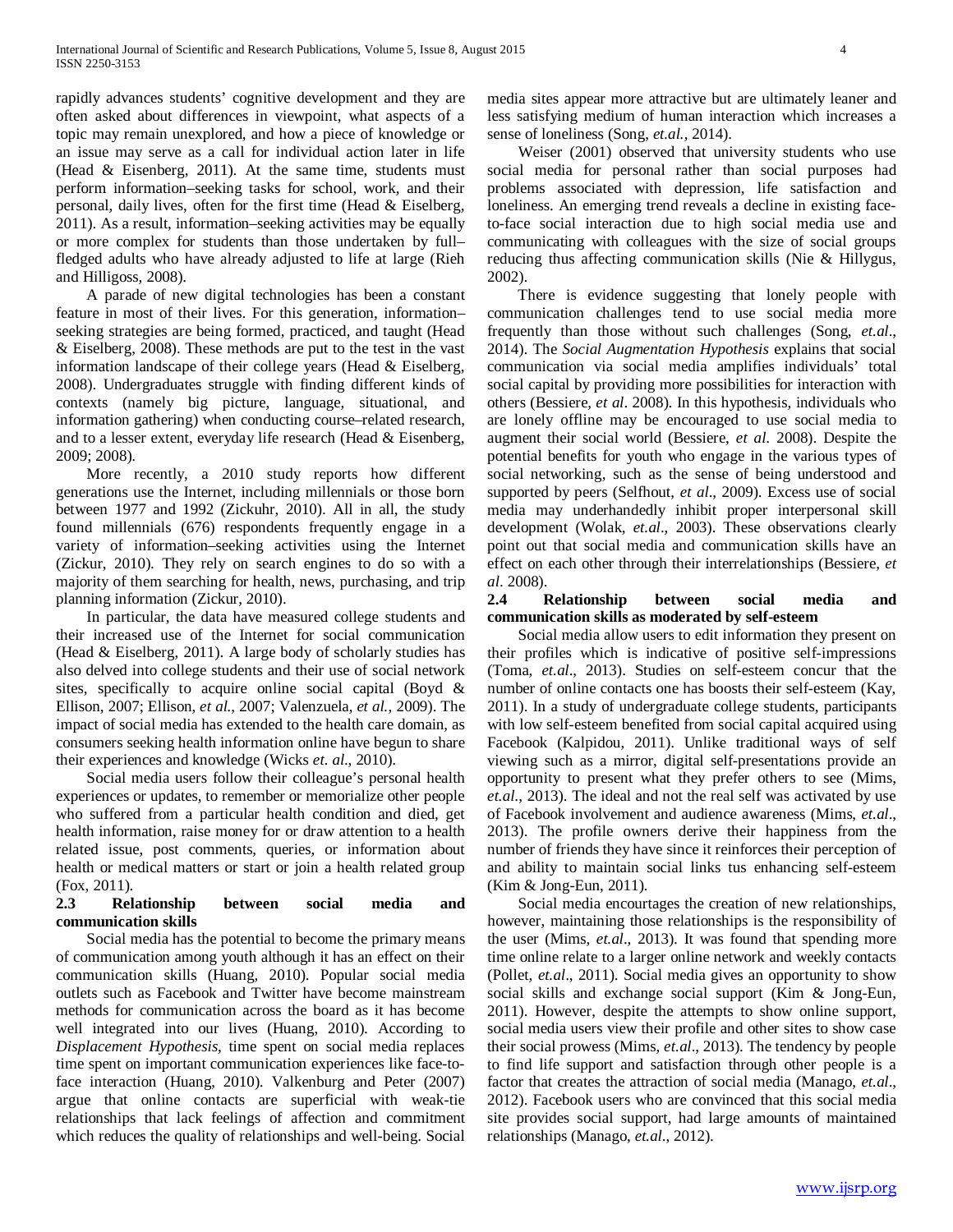If interpersonal interactions in users' online networks appear similar to that in reality then the self-disclosure increases (Joon, 2012). Social media may positively affect communication skills and self-esteem, but it can create negative issues for interpersonal relationships (Fleming, 2011). Social media sites lack the crucial face-to-face interaction needed for skill attainment (Mims, *et.al*., 2013). The simulated interactions in the digital environment are not the same as real world interaction (Strickler, 2005) and as a result, users lack the chance to demonstrate interpersonal abilities (Doo, 2006). Previous studies have examined the effects of social media sites have on selfesteem (Mims, *et.al*., 2013). Although self-esteem increases with online connections, the strength of these online bonds is weak (Mims, *et.al*., 2013).

## **2.5 Social class and communication skills**

 In a study conducted by Street, Gordon, Ward, Krupat and Kravitz (2005) among patients at a health care facility between doctors and patients, doctor's information giving was positively influenced by the patient's communication style such as question asking, affective expressiveness and opinion-giving (De Laender, 2010). More affective expressiveness and being assertive on the patient's side, which is strongly related to his or her educational level leads to more information giving on the doctor's side (De Laender, 2010). More educated patient's receive more diagnostic and health information than their lower educated counterparts (De Laender, 2010).

 In another study by Street, Gordon, Ward, Krupat and Kravitz (2005) , a comparison was done to test the degree to which parent's personal and interactive characteristics determine the variation in doctor-parent interactions during paediatric consultations (De Laender, 2010). Social class was measured as educational level and more educated parents are not only more expressive and assertive but also ask more questions (De Laender, 2010). In another study, in a patient-doctor interaction, doctors noted that they explained and listened more to patients from higher social classes and also examined them more than those from lower social classes since those from higher social classes are more inquisitive and appear knowledgeable than those from lower social classes who were passive (De Laender, 2010).

## **2.5.1 Social class and self-esteem**

 Rosenberg and Pearlin (1978) argued that the effects of social class on self-esteem is higher in adulthood than in childhood. The social class homogenity of many school seetings shelters children from social comparisons and reflected appraisals that negatively affect self-esteem (Mc Mullin & Cairney, 2004). Social class does not influence levels of selfesteem for young men and women but does so for those in middle and older age groups (Mc Mullin & Cairney, 2004). Form middle age onwards, social classes diverge in their levels of selfesteem such that men and women from lower classes experience the lowest levels of self-esteem (Mc Mullin & Cairney, 2004). Explanations for the relationship between self-esteem and social class often focus on reflected appraisals and social comparisons (Rosenberg, 1981).

 Members of the working class have poor self-esteem because they are judged negatively by those with whom they interact based on their low status jobs, incomes and education (Mc Mullin & Cairney, 2004). At work, for example, managers

may perceive themselves as superior to the workers they employ and treat them accordingly (Mc Mullin & Cairney, 2004). Reflected appraisals are linked to social comparisons since members of the working class are more likely to perceive themselves as inferior those of the middle and upper social classes than vice versa (Mc Mullin & Cairney, 2004). The combination of reflected appraisals and social comparisons negatively influences self-esteem among the working class (Mc Mullin & Cairney, 2004).

## III. METHODOLOGY

 This study was based on literature review related to the extent of use of social media by undergraduate students. It also explored the nature of information shared in social media sited by undergraduate students. Thirdly, the study determined the extent of the interrelationship between social media and communication skills. In addition, the study examined the extent of the interrelationship between social media and communication skills as moderated by self-esteem. Finally, the study assesses whether social class moderates the relationship between selfesteem and communication skills.

## IV. CONCLUSION

 The study established the following conclusions based on the literature reviewed:

 Social media is a crucial tool in enabling users to establish and maintain useful bonds that can be used to boost their selfesteem. In addition, social media can be used to improve communication skills besides the normal interpersonal communication. However, if used inappropriately, it can also destroy the self-esteem and communication skills of users. Social class is also an aspect that can influence self-esteem and communication skills of individuals.

#### **REFERENCES**

- [1] Acquisti, A. & Gross, R. (2006). Imagined communities awareness, information sharing and privacy on the Facebook. Retrieved August 1, 2014, from http://www.petworkshop.org/2006/preproc/preproc\_03.pdf
- [2] Ahn, J. (2011). The effect of social network sites on adolescents' social and academic development: Current theories and controversies. In Journal of the American Society for information science and technology, 62(8):1435– 1445, 2011 Retrieved Aug 13, 2014, from http://my.stust.edu.tw/sysdata/34/20934/doc/fe197bca6049b834/attach/8198 12.pdf
- [3] Allen, K. (2011). African jitters over blogs and social media. In British Broadcasting News, June 18, 2011. Retrieved May 21, 2014, from
- [4] http://www.bbc.co.uk/news/world-africa-13786143
- [5] Aslan, C., Erdel, H., & Mustafa, U. (2009). The relationship between conflict communiation, self-esteem and life satisfaction in university students. In Educational research and reviews Vol 5 (01), pp. 31-34, January. Retrieved May 20, 2014, from http://www.academicjournals.org/article/article1379602716\_arslan%20et% 20al.pdf
- [6] Baldwin, M.W., Baccus, J.R. & Fitzsimins, G.M. (2004). Self-esteem and the dual processing and interpersonal contingencies. In Self & identity, 3, 81-83
- [7] Berkman, F. (2013). How the world consumes social media. Retrieved May 3, 2014, from http;//www.mashable.com/2013/01/17/social-media-global/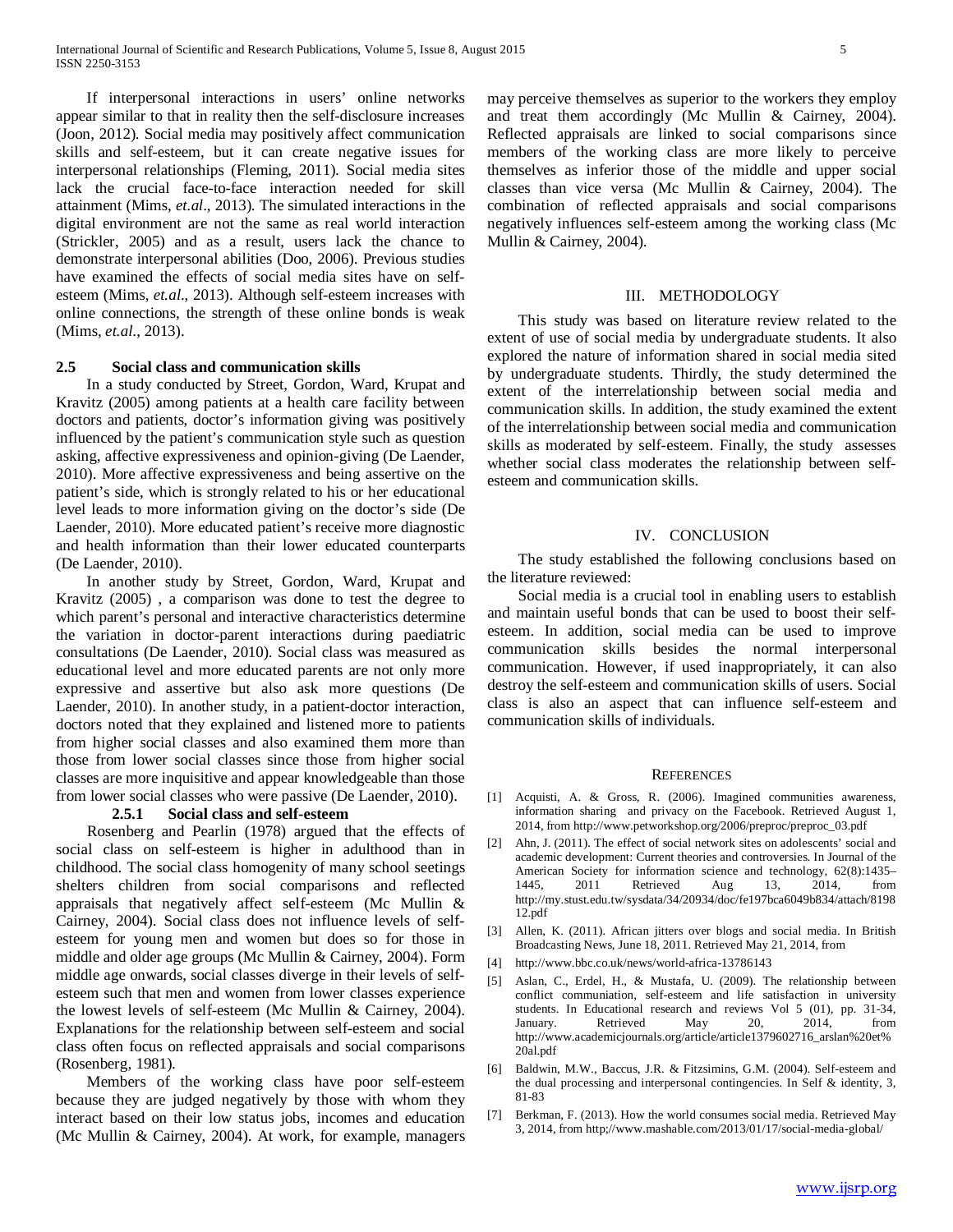- [8] Bessiere, K., Kiesler, S. Kraut, R. & Bonera, B. (2008). Effects of internet use and social resources on changes in depression. In Information Communication and Society, 11, 47-70. Retrieved November 21, 2014, from http://www.dx.doi.org/10.1080
- [9] Boyd, D.M. & Ellison, N.B (2007). Social network sites: Definition, history and scholarship. In Journal of Computer –Mediated Communication, 13 (1), article 11. Retrieved November 12, 2013, from http://www.icmc.indiana.edu/vol13/issue1/boyd.ellison.html.
- [10] Bruns, A. (2008). Blogs, Wikipedia, Second Life, and Beyond: From Production to Produsage. New York: Peter Lang.
- [11] Burgess, J.E., Foth, M. & Klaebe, H.G. (2006). Everyday Creativity as Civic Engagement: A Cultural Citizenship View of New Media. A paper presented at Communications Policy & Research Forum, Sep 25-26, Sydney.
- [12] Bukowski, W.M., Newcomb, A.F. & Hartup, W.W. (1996). The Company They Keep: friendship in childhood & adolescence. New York: Cambridge University Press.
- [13] Burns, J.M. & Morey, C. (2009). Technology and young peoples' mental health and well Being. In Bennett D.L., Towns S.J., Elliott E.J., Merrick J. (eds). In Challenges in adolescent health: An Australian perspective. Trafford: Victoria BC
- [14] Collin, P.K., Rahilly, K., Richardson, I., (2010). The benefits of social networking services. Retrieved April, 20, 2014, from http://www.researchrepository.murdoch.edu.au/ 11804/1/final\_the\_benefits\_of\_social\_networking\_services
- [15] Council for Advancement and Support in Education. (2013). New survey indicates educational institutions are increasingly using social media to reach donors, alumni and students. Retrieved July 9, 2013, from http://www.case.org/About\_CASE/Newsroom/Press\_release\_Archive/
- [16] Croteau, D., & Hoynes, W. (2003). Media society: Industries, images and audiences. 3rd ed. Thousand Oaks: Pine Forge Press.
- [17] De Laender, N. (2010). Socio-economic status of the patient and doctorpatient communication: Does it make a difference? Part one: Systematic review. M.A. Thesis (Unpublished).
- [18] Doo, M. Y. (2006). A problem in online interpersonal skills training: Do learners practice skills? In Open Learning, 21(3), 263-272. doi: 10.1080/02680510600953252
- [19] Ellison, N.B., Steinfield, C., Lampe, C. (2007). The benefits of facebook "friends": Social capital and college students' use of online social network sites. In Journal of computer- mediated communication. Retrieved May 20, 2014, from http;//www.jcmc.indiana.edu/vol12/issue4/Ellison.html.
- [20] Fleming, C. (2011). Facebook's effect on interpersonal relationships. Retrieved July 25, 2015, from http://www.communicationstudies.com/facebooks-effect-on-interpersonalrelationships-infographic
- [21] Fox, S. (2010). The power of mobile. In Pew Internet and American Life Project. Retrieved August 22, 2014 from http://pewinternet.org/Commentary/2010/September/The-Power-of-Mobile.aspx
- [22] Fuentz, M. (2013). Social media and networking: Advantages and disadvantages. Retrieved July 12, 2013, from http://www.marzfuenz.hubpages.com/hub
- [23] Hartup, W.W. & Stevens, N. (1999). Friendships & Adaptation Across the Life Span in Current Direction. In Psychological Science 8(3):76-79.
- [24] Head, A.J. & Eiselberg, M.B. (2011). How college students use the web to conduct everyday life research. In First Monday. Volume 16, (4). Retrieved August 2, 2014, from http://www.firstmonday.org/article/view/3484/2857
- [25] Heine, S.J, Takemoto, T, Moskalenko, S., Lasaleta, J., & Heinrich J. (2008). Mirrors in the head: Cultural variation in objective self-awareness. In Pers Social psychology. Bull: 34: 879-87.
- [26] Huang, C. (2010). Internet use and psychosocial well-being: A meta analysis. In Cyberpsychology Behavior and Social Networking, 13, 241- 249.
- [27] JamiiForums (2011). Tanzania's Ruling Party threatens online social media, Retrieved May 20, 2014, from http:// www.fikrapevu.com/habari/politicalparanoia-tanzanias-ruling-party-in-fearof-online-social-media
- [28] Joinson, A. (2008). Looking up, looking at our keeping up with people? Motives and use of Facebook. A paper presented at the twenty-sixth annual SIGCHI conference on human factors in computing systems. New York.
- [29] Joon, S. H., Se, K. C., Kyu, T. K., & Bong, G. L. (2012). The study on the flow experience of mobile facebook use effects on the post-hoc interpersonal relationships. In International Journal of Multimedia & Ubiquitous Engineering, 7(3), 105-122.
- [30] Joseph, F. (2012). Tanzania: Why youths get more involved in social media networking. Retrieved May 20, 2014, from http://allafrica.com/stories/201208040255.html
- [31] Kaplan, A.M, & M. Haenlein. (2010). Users of the world, unite! The challenges and opportunities of social media. In Business Horizons.53, 59-<br>68. Retrieved July 9, 2013, from 68. Retrieved July 9, 2013, from http://www.michaelhaenlein.com/publications/kaplan%20andreas%20- %20users%
- [32] Karim, L., Rouhdlah, K., Maryam, E., & Muhammad, A. (2014). Applying the Uses and Gratifications Theory to compare higher education students' motivation for using social networking sites: Experiences from Iran, Malaysia, United Kingdom and South Africa. In Contemporary educational technology, 2014, 5 (1), 53-72.
- [33] Retrieved August 5, 2014, from http://www.cedtech.net/articles/51/514.pdf
- [34] Kalpidou, M., Costin, D., & Morris, J. (2011). The relationship between facebook and the well-being of undergraduate college students. In CyberPsychology, Behavior & Social Networking, 14(4), 183-189. doi: 10.1089/cyber.2010.0061
- [35] Kay, P. (2011). Why are interpersonal and communication skills important in the business environment? Retrieved 25, July, 2015 from http://ezinarticles.com/
- [36] Kim, J., & Jong-Eun, R. L. (2011). The facebook paths to happiness: Effects of the number of facebook friends and self-presentation on subjective well-being. In CyberPsychology, Behavior & Social Networking, 14(6), 359-364. doi: 10.1089/cyber.2010.0374
- [37] Mahai, L. (2012). ICT Based Support for Rural Students of the Open University of Tanzania: Perceptions, Challenges and Prospects. Retrieved May 12, 2014, fromhttp://www.editlib.org/noaccess/40821/
- [38] Manago, A. M., Taylor, T., & Greenfield, P. M. (2012). Me and my 400 friends: The anatomy of college students' facebook networks, their communication patterns, and well-being.
- [39] In Developmental Psychology, 48(2), 369-380. doi: 10.1037/a0026338
- [40] McMullin, J.A. & J. Cairney (2004). Self-esteem and the intersection of age, class and gender. In Journal of Aging Studies 18 (2004) 75-90. Retrieved July 25, 2015, from http://www.ese.ualg.pt/gerontologia/Journal%20of%20Aging%20Studies/M cMullin%20y%20Cairney%202004.pdf
- [41] Mientka, M. (2014). Facebook and social media activity reflects selfesteem, study finds. Retrieved March 14, 2014, from http://www.medicaldaily.com/facebook-and-social-media-activity-reflectsself-esteem-study-finds-256832
- [42] Mims, A.B., L.L. Llanes & Didon, T. (2013). An Investigation into Facebook and its Relationship with Interpersonal Skills. The 2013 WEI International Academic Conference Proceedings Orlando, USA http://www.westeastinstitute.com/wp-content/uploads/2013/04/ORL13-140- Arleena-Full-Paper.pdf
- [43] Mugera, R.N. (2013). Utilization of Social media communication in public Universities .
- [44] Jomo Kenyatta University of Agriculture and Technology School of Human Resource Development. Proceedings of first SHRD annual research conference Held on 12th and 13th September 2013 at JKUAT main campus. Retrieved April 2, 2014, from http://www.jkuat.ac.ke/schools/shrd/wpcontent/uploads/2013/11/10- Emerging-Issues.pdf
- [45] Nalwoga, L. (n.d). Jamming the news: Taking the struggle online. Retrieved April 5, 2014, from http://www.cipesa.org
- [46] Nie, N.H. & Hillygus, D.S. (2002). The impact of internet use on sociability: Time-diary findings. In IT and Society, 1, 1-20.
- [47] Notley, T.M. & Tacchi, J.A. (2005). Online Youth Networks: Researching the Experiences of 'Peripheral' Young People in Using New Media Tools for Creative
- [48] Participation & Representation. In 3CMedia: Journal of Community, Citizen's and Third Sector Media and Communication 1(1). pp. 73-81.